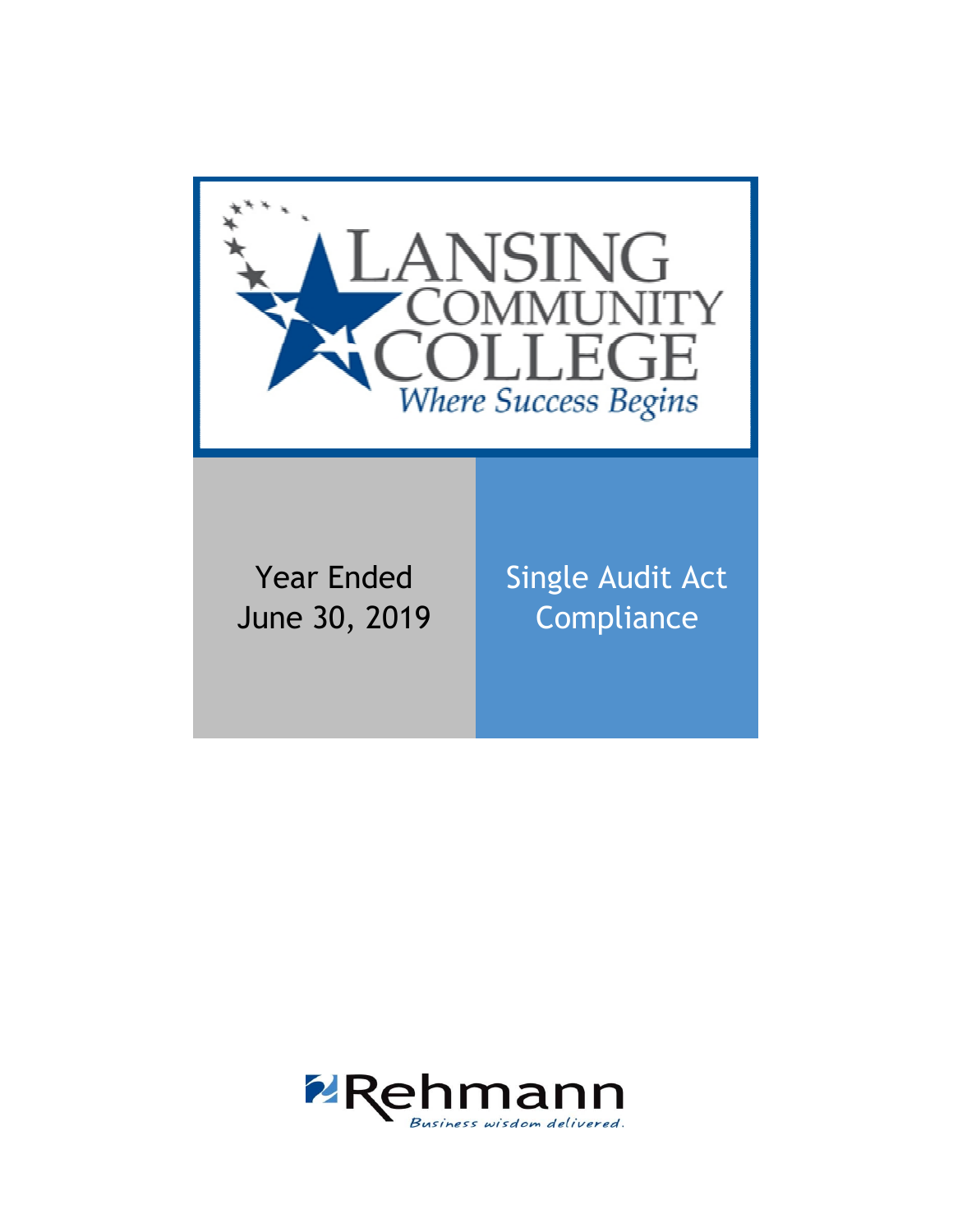# **Table of Contents**

|                                                                                                                                                                                                                          | Page |
|--------------------------------------------------------------------------------------------------------------------------------------------------------------------------------------------------------------------------|------|
| Independent Auditors' Report on the Schedule of Expenditures<br>of Federal Awards Required by the Uniform Guidance                                                                                                       |      |
| Schedule of Expenditures of Federal Awards                                                                                                                                                                               | 2    |
| Notes to Schedule of Expenditures of Federal Awards                                                                                                                                                                      | 3    |
| Independent Auditors' Report on Internal Control over Financial Reporting<br>and on Compliance and Other Matters Based on an Audit of Financial Statements<br>Performed in Accordance with Government Auditing Standards | 5    |
| Independent Auditors' Report on Compliance for Each Major Federal Program<br>and on Internal Control over Compliance Required by the Uniform Guidance                                                                    |      |
| Schedule of Findings and Questioned Costs                                                                                                                                                                                | 9    |
| Summary Schedule of Prior Audit Findings                                                                                                                                                                                 | 11   |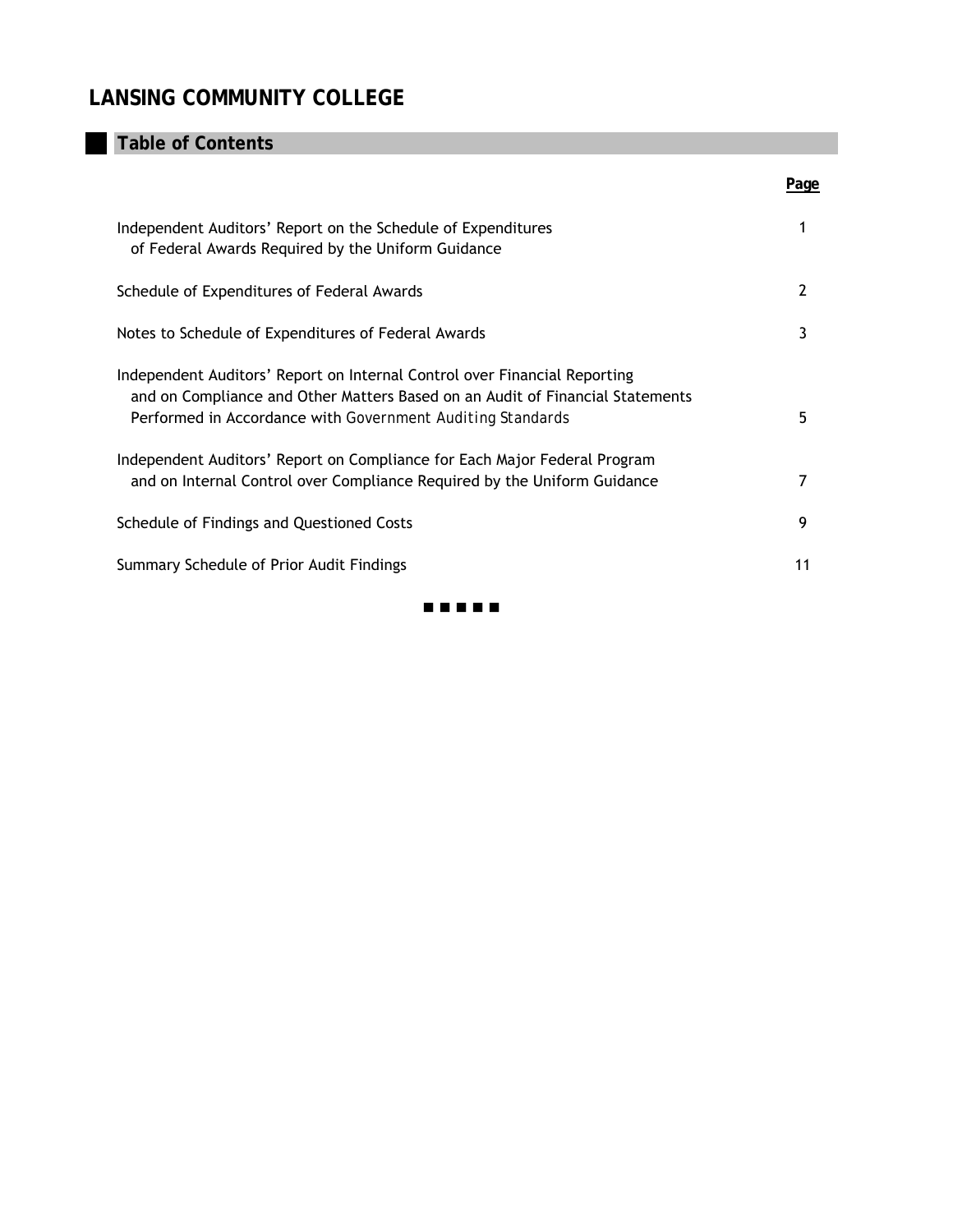

#### **Rehmann Robson**

675 Robinson Rd. Jackson, MI 49203 Ph: 517.787.6503 Fx: 517.788.8111 rehmann.com

### **INDEPENDENT AUDITORS' REPORT ON THE SCHEDULE OF EXPENDITURES OF FEDERAL AWARDS REQUIRED BY THE UNIFORM GUIDANCE**

October 7, 2019

 Board of Trustees Lansing Community College Lansing, Michigan

We have audited the financial statements of the business-type activities and the discretely presented component unit of *Lansing Community College* (the "College") as of and for the year ended June 30, 2019, and the related notes to the financial statements, which collectively comprise the College's basic financial statements. We issued our report thereon dated October 7, 2019, which contained unmodified opinions on those financial statements. Our audit was conducted for the purpose of forming opinions on the financial statements that collectively comprise the basic financial statements. The accompanying schedule of expenditures of federal awards is presented for purposes of additional analysis as required by Title 2 U.S. Code of Federal Regulations Part 200, *Uniform Administrative Requirements, Cost Principles, and Audit Requirements for Federal Awards* (Uniform Guidance) and is not a required part of the basic financial statements. Such information is the responsibility of management and was derived from and relates directly to the underlying accounting and other records used to prepare the basic financial statements. The information has been subjected to the auditing procedures applied in the audit of the basic financial statements and certain additional procedures, including comparing and reconciling such information directly to the underlying accounting and other records used to prepare the basic financial statements or to the basic financial statements themselves, and other additional procedures in accordance with auditing standards generally accepted in the United States of America. In our opinion, the schedule of expenditures of federal awards is fairly stated in all material respects in relation to the basic financial statements as a whole.

Rehmann Lobam LLC

Rehmann is an independent member of Nexia International.

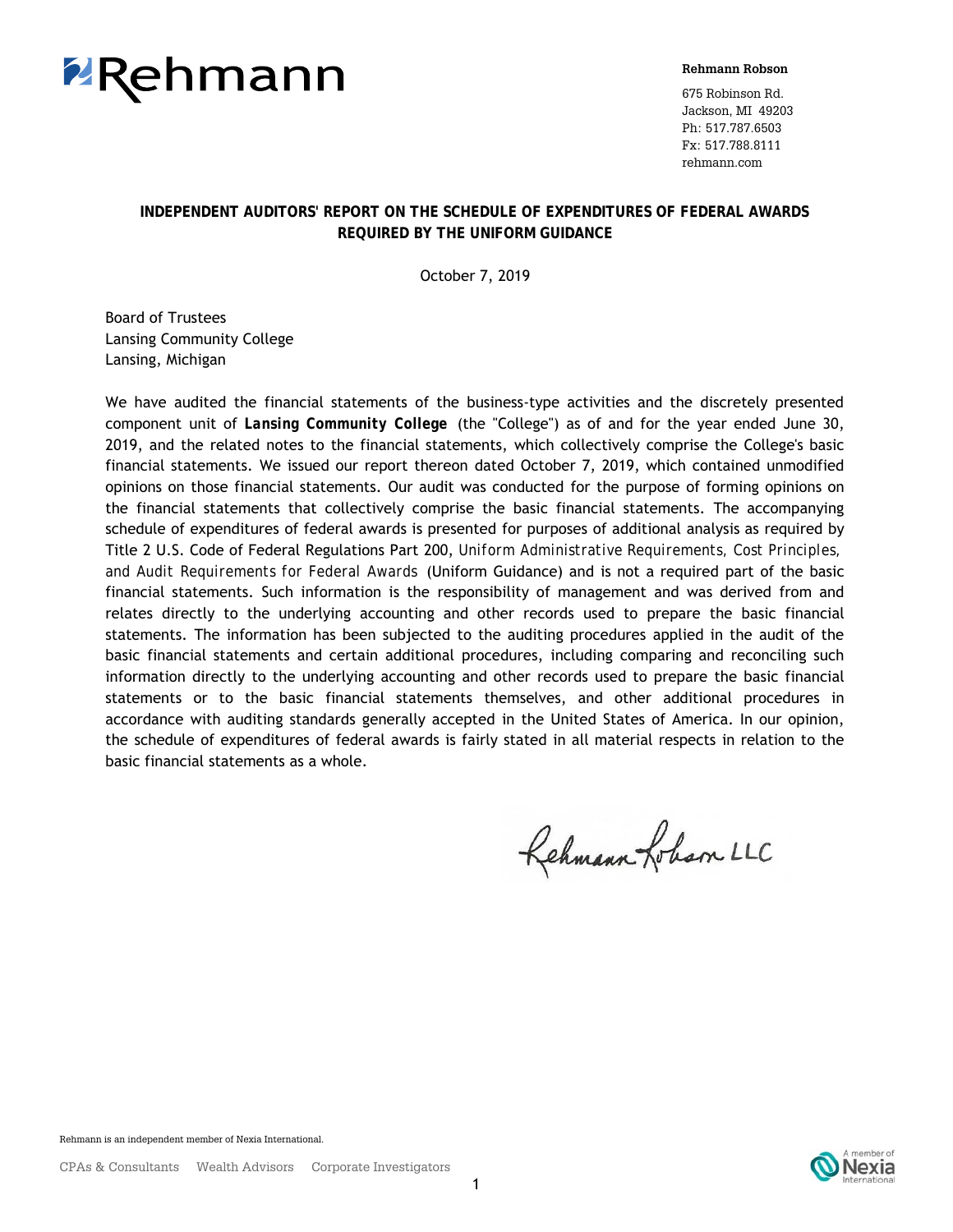#### **Schedule of Expenditures of Federal Awards**

For the Year Ended June 30, 2019

| Federal Agency / Cluster / Program Title                                          | <b>CFDA</b><br>Number | Passed<br>Through | Pass-through /<br><b>Grantor Number</b> | Federal<br>Expenditures |
|-----------------------------------------------------------------------------------|-----------------------|-------------------|-----------------------------------------|-------------------------|
| U.S. Department of Education                                                      |                       |                   |                                         |                         |
| Student Financial Assistance Cluster:                                             |                       |                   |                                         |                         |
| Federal Supplemental Educational Opportunity Grants                               | 84.007                | Direct            | P007A172031                             | \$<br>508,309           |
|                                                                                   |                       |                   | P007A180231                             |                         |
|                                                                                   |                       |                   | P033A172031                             |                         |
| Federal Work-Study Program                                                        | 84.033                | Direct            | P033A182031                             | 317,976                 |
|                                                                                   |                       |                   | P063P160231                             |                         |
|                                                                                   |                       |                   | P063P170231                             |                         |
|                                                                                   |                       |                   | P033A182031                             |                         |
|                                                                                   |                       |                   | P063Q162031                             |                         |
|                                                                                   |                       |                   | P063Q172031                             |                         |
| Federal Pell Grant Program                                                        | 84.063                | Direct            | P033Q182031                             | 13,267,697              |
|                                                                                   |                       |                   | P268K180231                             |                         |
| <b>Federal Direct Student Loans</b>                                               | 84.268                | Direct            | P268K190231                             | 11,796,581              |
| <b>Total Student Financial Assistance Cluster</b>                                 |                       |                   |                                         | 25,890,563              |
|                                                                                   |                       |                   |                                         |                         |
| Trio Cluster:                                                                     | 84.042                |                   | P042A161676                             |                         |
| TRIO - Student Support Services                                                   |                       | Direct            |                                         | 298,312                 |
| Gaining Early Awareness and Readiness for Undergraduate                           |                       |                   |                                         |                         |
| Programs                                                                          | 84.334                | <b>MDT</b>        | N/A                                     | 28,500                  |
| <b>Vocational Education Basic Grant:</b>                                          |                       |                   |                                         |                         |
| Perkins II Block                                                                  | 84.048A               | <b>MDE</b>        | 193510-1921                             | 662,630                 |
| Perkins Local Leadership                                                          | 84.048A               | <b>MDE</b>        | 193250-1925-15                          | 9,200                   |
|                                                                                   |                       |                   |                                         | 671,830                 |
| Total U.S. Department of Education                                                |                       |                   |                                         | 26,889,205              |
|                                                                                   |                       |                   |                                         |                         |
| U.S. Department of Labor<br>Advance Michigan Center for Apprenticeship Innovation | 17.268                | <b>SMCA</b>       | AP-28028-15-60-A-26                     | 46,554                  |
|                                                                                   |                       |                   |                                         |                         |
| <b>National Science Foundation</b>                                                |                       |                   |                                         |                         |
| ATE Convergence Technology Center                                                 | 47.076                | CCCCD             | DUE-1205077                             | 16,374                  |
| CyberCorps Scholarship for Service                                                | 47.076                | <b>WCC</b>        | DGE-1548315                             | 1,252                   |
| <b>Total National Science Foundation</b>                                          |                       |                   |                                         | 17,626                  |
| U.S. Small Business Administration                                                |                       |                   |                                         |                         |
|                                                                                   |                       |                   | SBAHQ-18B-0032                          |                         |
| Small Business Development Center                                                 | 59.037                | GVSU              | SBAHQ-19B-0059                          | 222,857                 |
| U.S. Department of Veterans Affairs                                               |                       |                   |                                         |                         |
| Post-9/11 Veterans Educational Assistance                                         | 64.028                | Direct            | N/A                                     | 6                       |
| <b>Total Expenditures of Federal Awards</b>                                       |                       |                   |                                         | 27, 176, 248<br>S.      |

See notes to schedule of expenditures of federal awards.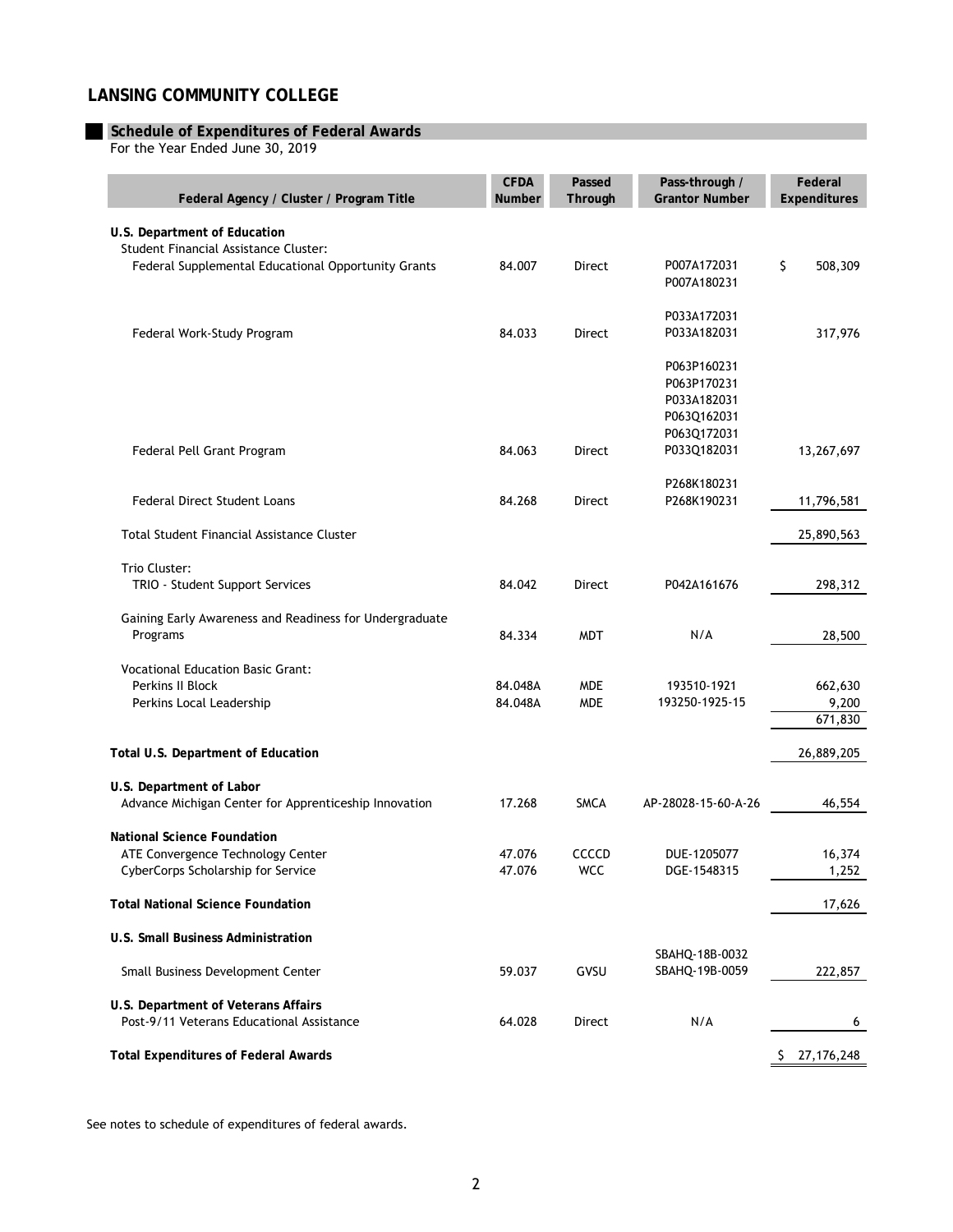## **Notes to Schedule of Expenditures of Federal Awards**

#### **1. SUMMARY OF SIGNIFICANT ACCOUNTING POLICIES**

The accompanying schedule of expenditures of federal awards (the "Schedule") includes the federal grant activity of Lansing Community College (the "College") under programs of the federal government for the year ended June 30, 2019. The information in this Schedule is presented in accordance with the requirements of Title 2 U.S. Code of Federal Regulations Part 200, *Uniform Administrative Requirements, Cost Principles, and Audit Requirements for Federal Awards* (Uniform Guidance)*.* Because the schedule presents only a selected portion of the operations of the College, it is not intended to and does not present the net position, changes in net position, or cash flows of the College.

Expenditures reported on the Schedule are reported on the accrual basis of accounting, which is described in Note 1 to the College's financial statements. Such expenditures are recognized following the cost principles contained in the Uniform Guidance, wherein certain types of expenditures are not allowable or are limited as to reimbursement. Pass-through entity identifying numbers are presented where available.

#### **2. 10% DE MINIMIS COST RATE**

For purposes of charging indirect costs to federal awards, the College has not elected to use the 10 percent de minimis cost rate as permitted by §200.414 of the Uniform Guidance.

#### **3. PASS-THROUGH ENTITIES**

The College receives certain federal grants as subawards from non-federal entities. Pass-through entities, where applicable, have been identified in the Schedule with an abbreviation, defined as follows:

| Pass-through<br>Entity<br>Abbreviation | Pass-through Entity Name                        |
|----------------------------------------|-------------------------------------------------|
| CCCCD                                  | <b>Collin County Community College District</b> |
| GVSU                                   | <b>Grand Valley State University</b>            |
| <b>MDE</b>                             | Michigan Department of Education                |
| <b>MDT</b>                             | Michigan Department of Treasury                 |
| <b>SMCA</b>                            | Southeast Michigan Community Alliance           |
| <b>WCC</b>                             | <b>Whatcom Community College</b>                |

. . . . .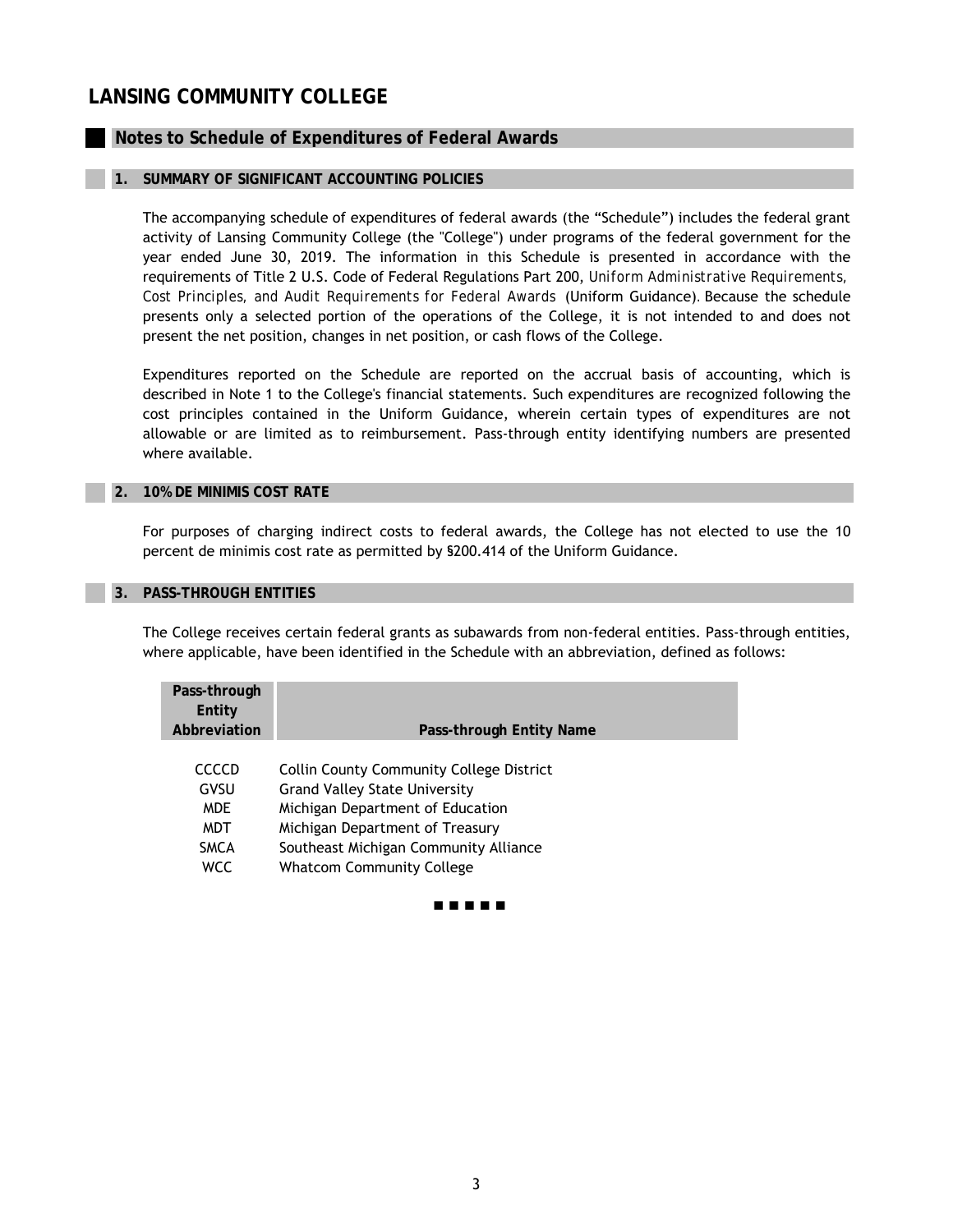

#### **Rehmann Robson**

675 Robinson Rd. Jackson, MI 49203 Ph: 517.787.6503 Fx: 517.788.8111 rehmann.com

## **INDEPENDENT AUDITORS' REPORT ON INTERNAL CONTROL OVER FINANCIAL REPORTING AND ON COMPLIANCE AND OTHER MATTERS BASED ON AN AUDIT OF THE FINANCIAL STATEMENTS PERFORMED IN ACCORDANCE WITH** *GOVERNMENT AUDITING STANDARDS*

October 7, 2019

Board of Trustees Lansing Community College Lansing, Michigan

We have audited, in accordance with the auditing standards generally accepted in the United States of America and the standards applicable to financial audits contained in *Government Auditing Standards* issued by the Comptroller General of the United States, the financial statements of the business-type activities and the discretely presented component unit of *Lansing Community College* (the "College"), as of and for the year ended June 30, 2019, and the related notes to the financial statements, which collectively comprise the College's basic financial statements, and have issued our report thereon dated October 7, 2019. The financial statements of the Lansing Community College Foundation were not audited in accordance with *Government Auditing Standards.*

**Internal Control Over Financial Reporting**

In planning and performing our audit of the financial statements, we considered the College's internal control over financial reporting (internal control) to determine the audit procedures that are appropriate in the circumstances for the purpose of expressing our opinions on the financial statements, but not for the purpose of expressing an opinion on the effectiveness of the College's internal control. Accordingly, we do not express an opinion on the effectiveness of the College's internal control.

A *deficiency in internal control* exists when the design or operation of a control does not allow management or employees, in the normal course of performing their assigned functions, to prevent, or detect and correct misstatements on a timely basis. A *material weakness* is a deficiency, or a combination of deficiencies, in internal control such that there is a reasonable possibility that a material misstatement of the entity's financial statements will not be prevented, or detected, and corrected on a timely basis. A *significant deficiency* is a deficiency, or a combination of deficiencies, in internal control that is less severe than a material weakness, yet important enough to merit attention by those charged with governance.

Our consideration of internal control was for the limited purpose described in the first paragraph of this section and was not designed to identify all deficiencies in internal control that might be material weaknesses or significant deficiencies. Given these limitations, during our audit we did not identify any deficiencies in internal control that we consider to be material weaknesses. However, material weaknesses may exist that have not been identified.

Rehmann is an independent member of Nexia International.

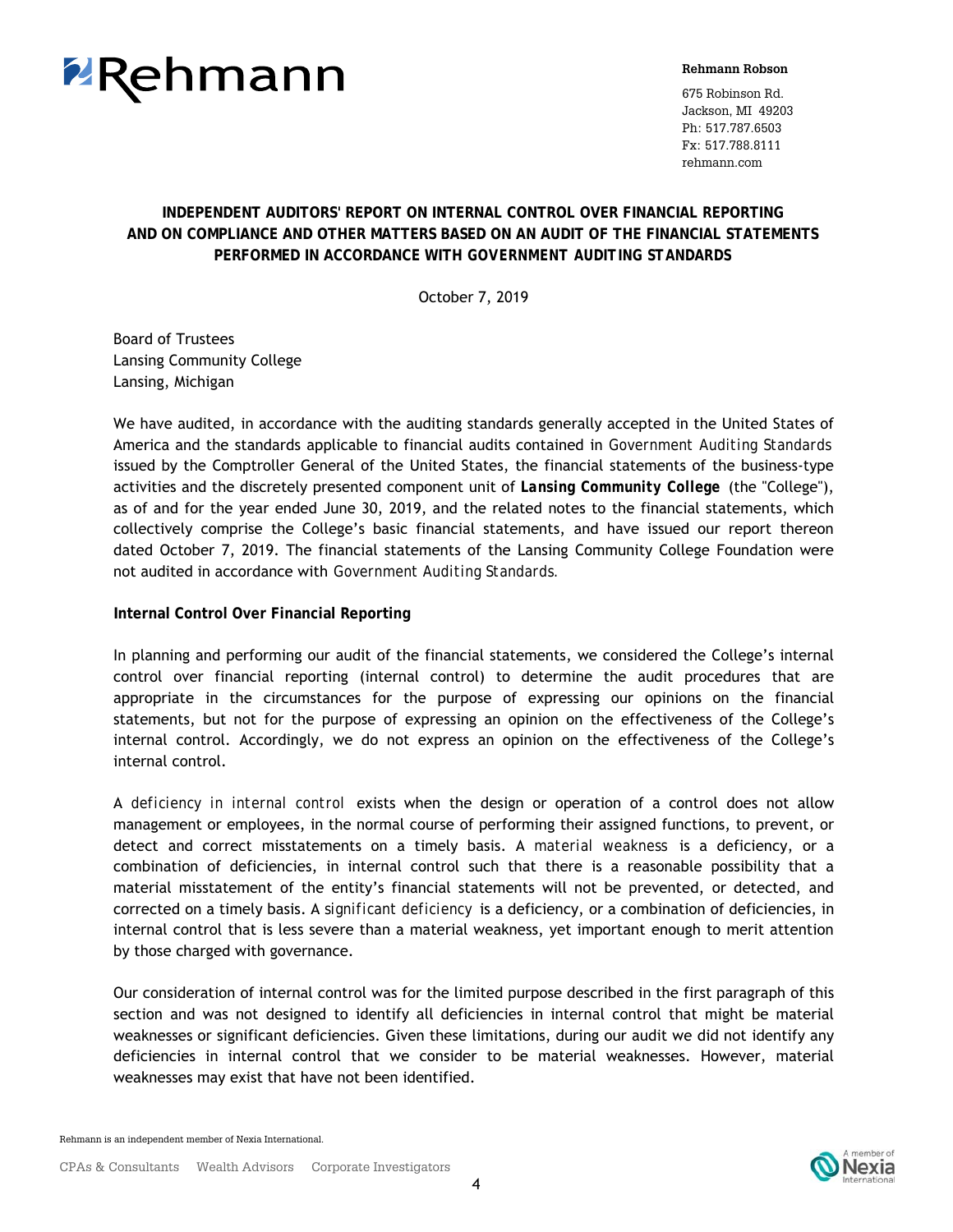#### **Compliance and Other Matters**

As part of obtaining reasonable assurance about whether the College's financial statements are free from material misstatement, we performed tests of its compliance with certain provisions of laws, regulations, contracts, and grant agreements, noncompliance with which could have a direct and material effect on the determination of financial statement amounts. However, providing an opinion on compliance with those provisions was not an objective of our audit, and accordingly, we do not express such an opinion. The results of our tests disclosed no instances of noncompliance or other matters that are required to be reported under *Government Auditing Standards.*

#### **Purpose of this Report**

The purpose of this report is solely to describe the scope of our testing of internal control and compliance and the results of that testing, and not to provide an opinion on the effectiveness of the College's internal control or on compliance. This report is an integral part of an audit performed in accordance with *Government Auditing Standards* in considering the entity's internal control and compliance. Accordingly, this communication is not suitable for any other purpose.

Rehmann Lobam LLC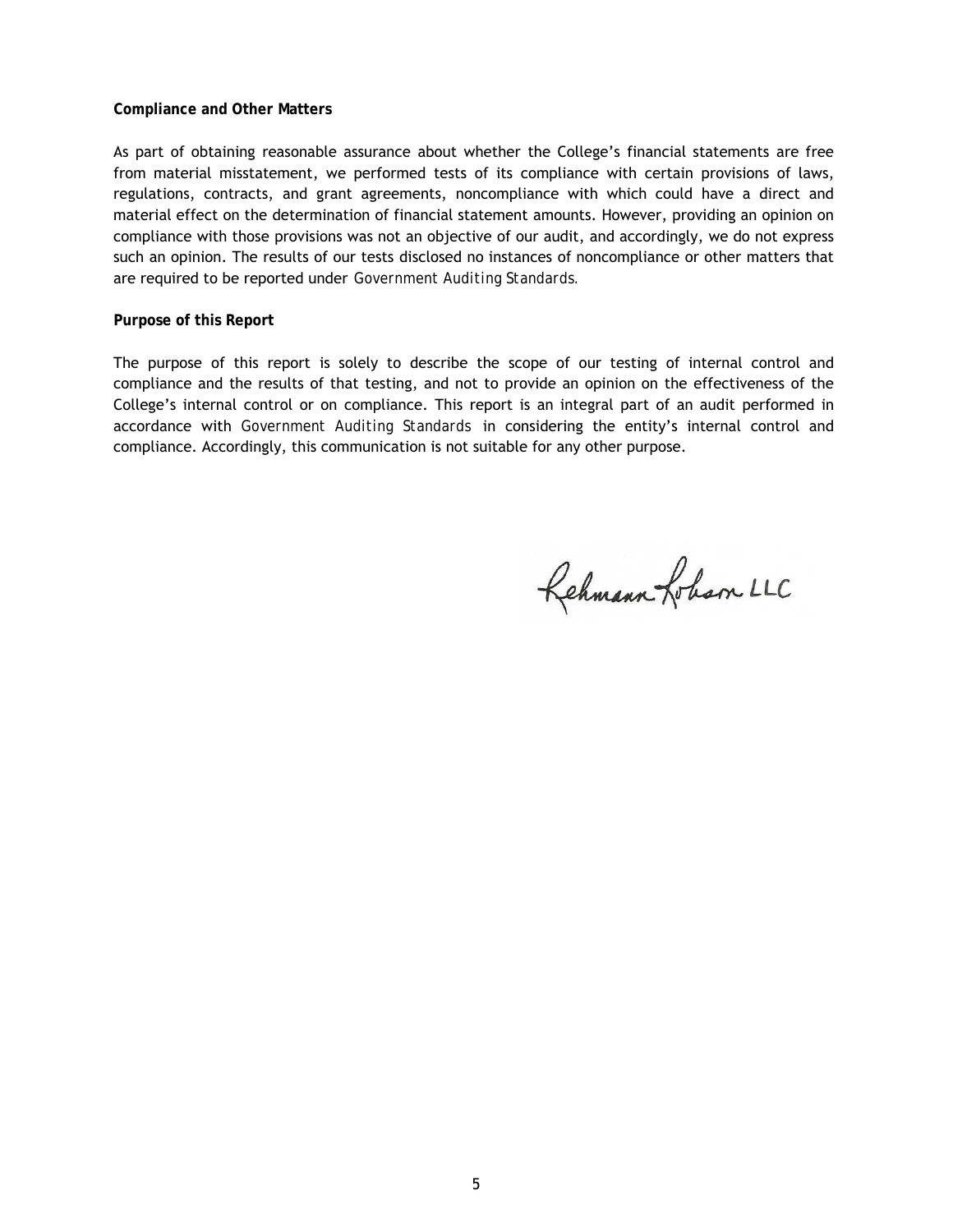

#### **Rehmann Robson**

675 Robinson Rd. Jackson, MI 49203 Ph: 517.787.6503 Fx: 517.788.8111 rehmann.com

## **INDEPENDENT AUDITORS REPORT ON COMPLIANCE FOR EACH MAJOR FEDERAL PROGRAM AND ON INTERNAL CONTROL OVER COMPLIANCE REQUIRED BY THE UNIFORM GUIDANCE**

October 7, 2019

 Board of Trustees Lansing Community College Lansing, Michigan

**Report on Compliance for Each Major Federal Program**

We have audited the compliance of *Lansing Community College* (the "College") with the types of compliance requirements described in the *OMB Compliance Supplement* that could have a direct and material effect on the College's major federal program for the year ended June 30, 2019. The College's major federal program is identified in the summary of auditors' results section of the accompanying schedule of findings and questioned costs.

### *Management's Responsibility*

Management is responsible for compliance with federal statutes, regulations, and the terms and conditions of its federal awards applicable to its federal programs.

#### *Independent Auditors' Responsibility*

Our responsibility is to express an opinion on compliance for the College's major federal program based on our audit of the types of compliance requirements referred to above. We conducted our audit of compliance in accordance with auditing standards generally accepted in the United States of America; the standards applicable to financial audits contained in *Government Auditing Standards,* issued by the Comptroller General of the United States; and the audit requirements of Title 2 U.S. Code of Federal Regulations Part 200, *Uniform Administrative Requirements, Cost Principles, and Audit Requirements for Federal Awards* (Uniform Guidance). Those standards and the Uniform Guidance require that we plan and perform the audit to obtain reasonable assurance about whether noncompliance with the types of compliance requirements referred to above that could have a direct and material effect on a major federal program occurred. An audit includes examining, on a test basis, evidence about the College's compliance with those requirements and performing such other procedures as we considered necessary in the circumstances.

We believe that our audit provides a reasonable basis for our opinion on compliance for the major federal program. However, our audit does not provide a legal determination of the College's compliance.

Rehmann is an independent member of Nexia International.

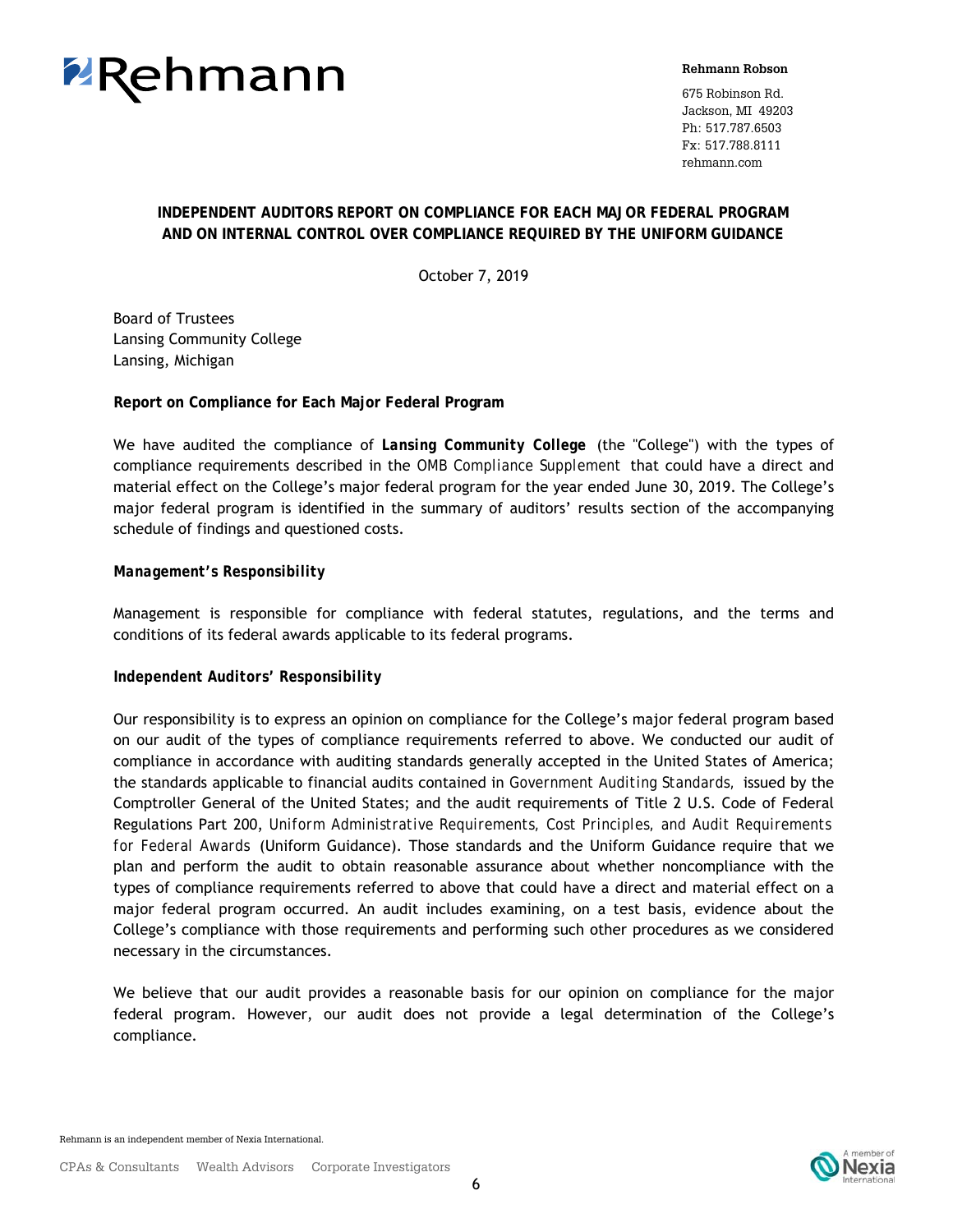#### *Opinion on Each Major Federal Program*

In our opinion, the College complied, in all material respects, with the types of compliance requirements referred to above that could have a direct and material effect on its major federal program for the year ended June 30, 2019.

#### **Report on Internal Control Over Compliance**

Management of the College is responsible for establishing and maintaining effective internal control over compliance with the types of compliance requirements referred to above. In planning and performing our audit of compliance, we considered the College's internal control over compliance with the types of requirements that could have a direct and material effect on each major federal program to determine the auditing procedures that are appropriate in the circumstances for the purpose of expressing an opinion on compliance for each major federal program and to test and report on internal control over compliance in accordance with the Uniform Guidance, but not for the purpose of expressing an opinion on the effectiveness of internal control over compliance. Accordingly, we do not express an opinion on the effectiveness of the College's internal control over compliance.

A *deficiency in internal control over compliance* exists when the design or operation of a control over compliance does not allow management or employees, in the normal course of performing their assigned functions, to prevent, or detect and correct, noncompliance with a type of compliance requirement of a federal program on a timely basis. A *material weakness in internal control over compliance* is a deficiency, or combination of deficiencies, in internal control over compliance, such that there is a reasonable possibility that material noncompliance with a type of compliance requirement of a federal program will not be prevented, or detected and corrected, on a timely basis. A *significant deficiency in internal control over compliance* is a deficiency, or a combination of deficiencies, in internal control over compliance with a type of compliance requirement of a federal program that is less severe that a material weakness in internal control over compliance, yet important enough to merit attention by those charged with governance.

Our consideration of internal control over compliance was for the limited purpose described in the first paragraph of this section and was not designed to identify all deficiencies in internal control over compliance that might be material weaknesses or significant deficiencies. We did not identify any deficiencies in internal control over compliance that we consider to be material weaknesses. However, material weaknesses may exist that have not been identified.

#### *Purpose of this Report*

The purpose of this report on internal control over compliance is solely to describe the scope of our testing of internal control over compliance and the results of that testing based on the requirements of the Uniform Guidance. Accordingly, this report is not suitable for any other purpose.

Rehmann-Johan LLC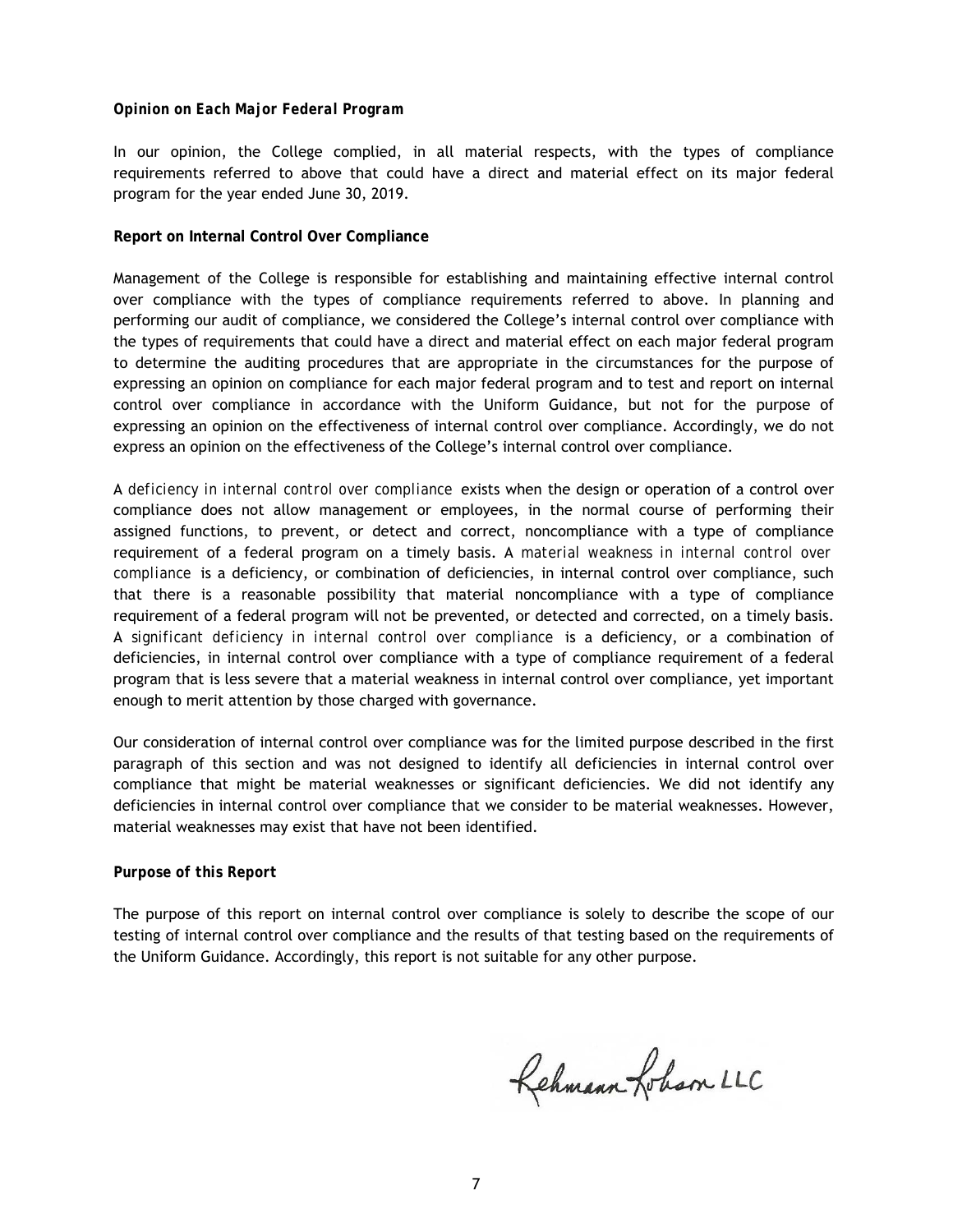| <b>Schedule of Findings and Questioned Costs</b>                                                                           |                                      |            |         |    |               |                       |
|----------------------------------------------------------------------------------------------------------------------------|--------------------------------------|------------|---------|----|---------------|-----------------------|
| For the Year Ended June 30, 2019                                                                                           |                                      |            |         |    |               |                       |
| SECTION I - SUMMARY OF AUDITORS' RESULTS                                                                                   |                                      |            |         |    |               |                       |
| <b>Financial Statements</b>                                                                                                |                                      |            |         |    |               |                       |
| Type of report the auditor issued on whether<br>the financial statements audited were prepared<br>in accordance with GAAP: |                                      | Unmodified |         |    |               |                       |
| Internal control over financial reporting:                                                                                 |                                      |            |         |    |               |                       |
| Material weakness(es) identified?                                                                                          |                                      |            | yes     | X. | no            |                       |
| Significant deficiency(ies) identified?                                                                                    |                                      |            | yes     | X. | none reported |                       |
| Noncompliance material to financial statements<br>noted?                                                                   |                                      |            | yes     | X. | no            |                       |
| <b>Federal Awards</b>                                                                                                      |                                      |            |         |    |               |                       |
| Internal control over major programs:                                                                                      |                                      |            |         |    |               |                       |
| Material weakness(es) identified?                                                                                          |                                      |            | yes     | X. | no            |                       |
| Significant deficiency(ies) identified?                                                                                    |                                      |            | yes     | X. | none reported |                       |
| Any audit findings disclosed that are required<br>to be reported in accordance with<br>2 CFR 200.516(a)?                   |                                      |            | yes     | X. | no            |                       |
| Identification of major programs and type of auditors'<br>report issued on compliance for each major program:              |                                      |            |         |    |               |                       |
| <b>CFDA Number</b>                                                                                                         | Name of Federal Program or Cluster   |            |         |    |               | <b>Type of Report</b> |
| 84.007, 84.033, 84.063, and 84.268                                                                                         | Student Financial Assistance Cluster |            |         |    |               | Unmodified            |
| Dollar threshold used to distinguish<br>between Type A and Type B programs:                                                |                                      | \$.        | 815,287 |    |               |                       |
| Auditee qualified as low-risk auditee?                                                                                     |                                      | X.         | yes     |    | no            |                       |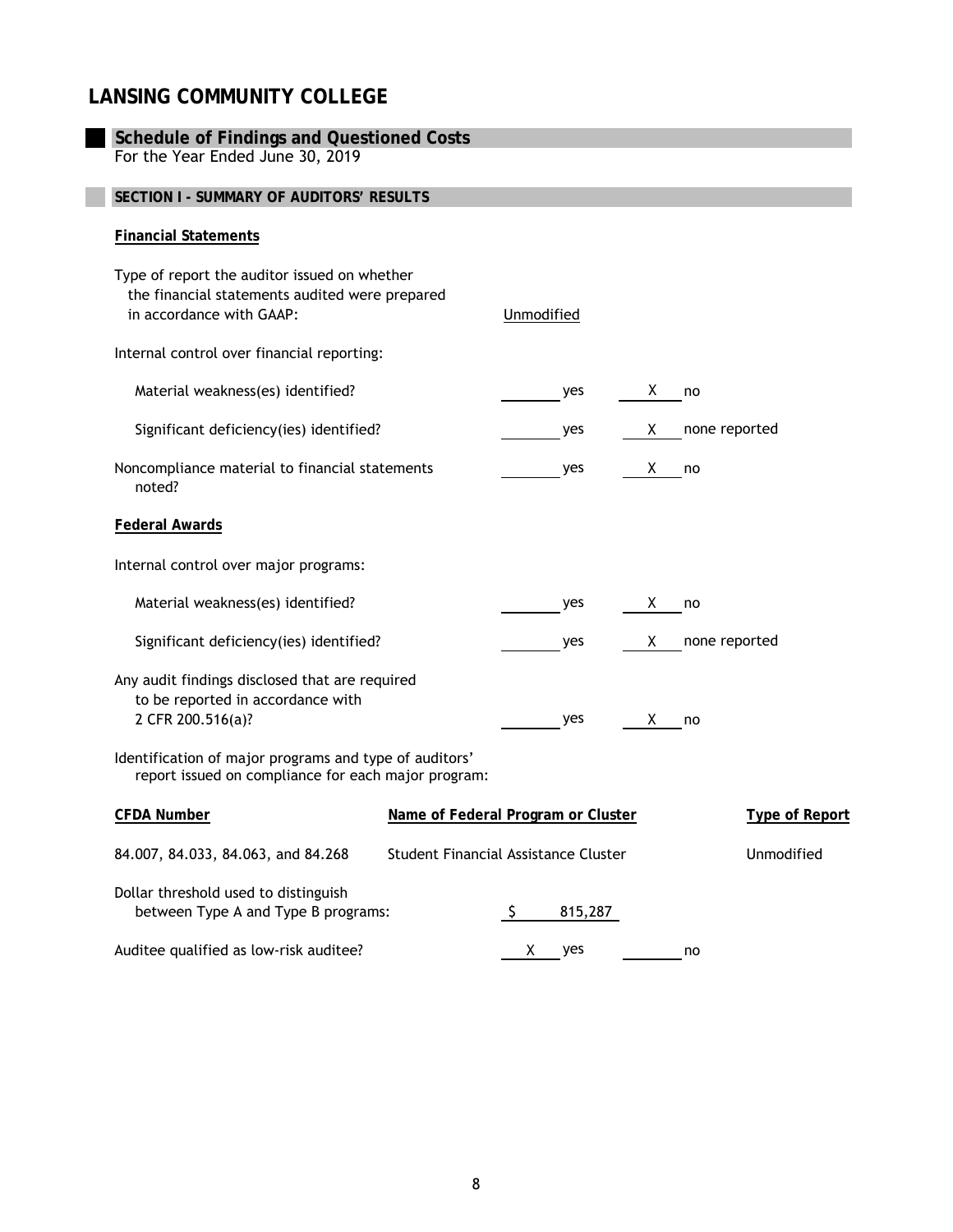**Schedule of Findings and Questioned Costs** For the Year Ended June 30, 2019

**SECTION II – FINANCIAL STATEMENT FINDINGS**

No matters were reported.

**SECTION III – FEDERAL AWARD FINDINGS AND QUESTIONED COSTS**

No matters were reported.